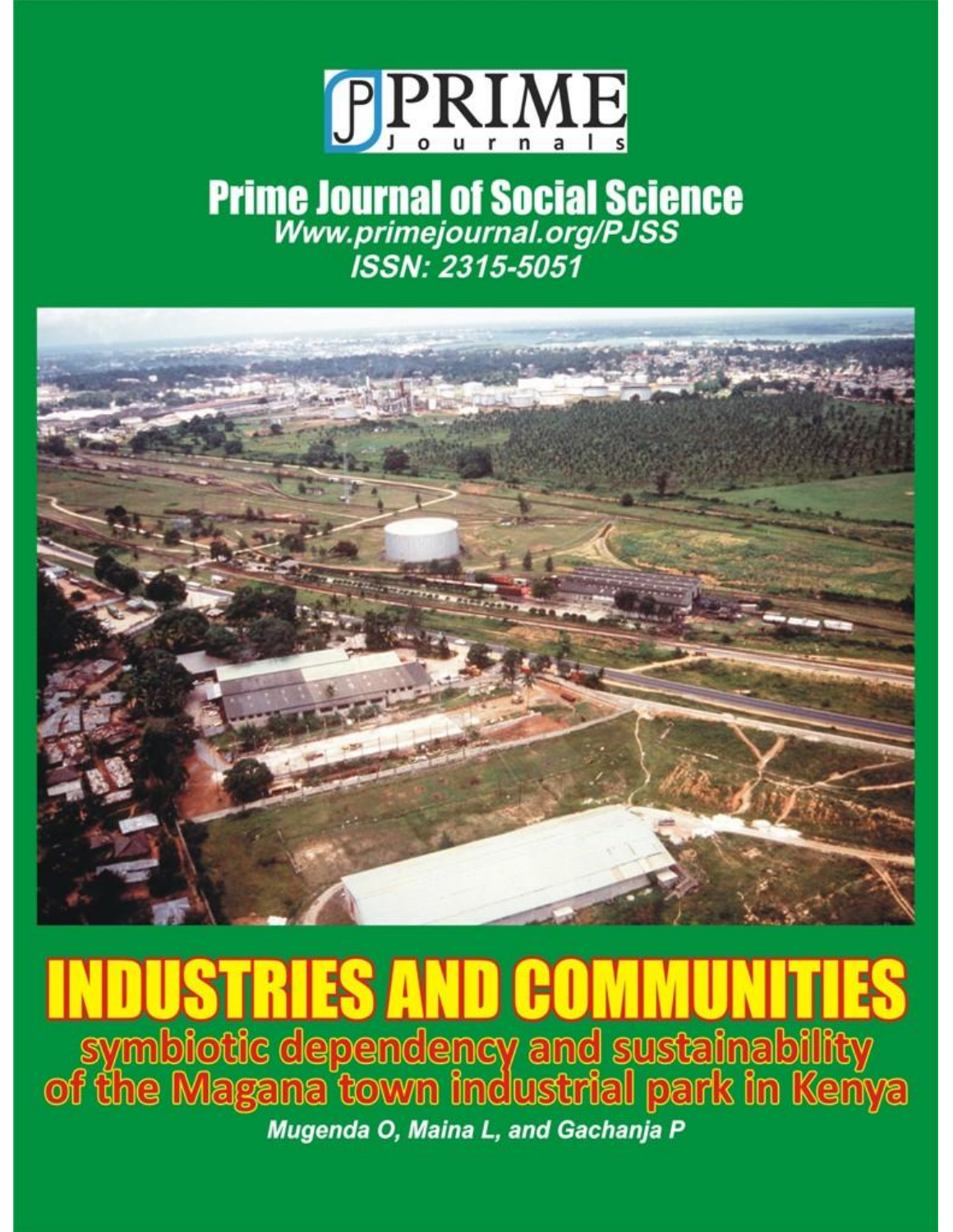

**Prime Journal of Social Science (PJSS)** ISSN: 2315-5051. Vol. 2(11), pp. xxx-xxx, November xx, 2013 [www.primejournal.org/PJSS](http://www.primejournal.org/PJSS) © Prime Journals

*Full Length Research Paper*

### **Industries and communities: symbiotic dependency and sustainability of the Magana town industrial park in Kenya**

**Mugenda O, Maina L, and Gachanja P**

Kenyatta University, Kenya.

Accepted 8<sup>th</sup> November, 2013

**Industrial development is perceived as an important indicator of economic growth. Though industries may be elected by private and public parties to provide goods and services at a market price, their existence at a place or region can change forever the intricate relations and interactions of a community within its environment. The situation of industries in rural areas affects rural economies by creating a demand for labour, agricultural goods and services while also opening up the areas to in-migration, increased settlements, spatial concentration of amenities and infrastructural development. In general, industrial location could change the life of communities directly and indirectly in a way that older living patterns can never be recaptured. Hence, industry-community linkages arise warranting an evaluation of the nature, the benefits and the impacts from the two dimensions. This paper thus explores these issues grounded on the following questions: are industries 'attracted' to locate in some locales by community-based variables that is, demographics, labour characteristics, prevailing socio-economic activities within the area? do industries utilize the community advantages that propel them to locate at a place and do communities contribute to their operations? do communities that 'host' industries leap benefits from them for individual and communal development? how can rural industrial parks contribute tangibly to community level development leading to sustainable development? The findings discussed in this paper are derived from a survey targeting a peri-urban industrial park located in the periphery of Nairobi city. It drew from a sample of 902 respondents, several key informant interviews and focus group discussions with segments of the community. The findings prove that industries can indeed contribute to community change and that communities can leap benefits from industrial operations for their own development and sustainability. However, the extent of these two-way flow of benefits are dependent on: the level of interaction between host community and industry, the employment ratio of community working in industry, the CSR policy and practice embraced by the companies and the good will of community leaders to connect their operations with the ideals of CSR practiced by the companies.**

**Key Words:** Industry-community relationships, corporate social responsibility.

#### **INTRODUCTION**

Industrial development is everywhere perceived as a mark of economic growth. Though industries may be initiated by private and public parties to provide goods and services at a market price, their existence at a place or region can change forever the intricate relations and interactions of a community and its immediate environment.

The situation of industrial location in rural areas especially affects rural economies by creating a demand for labour, agricultural goods and services while also opening up the areas to in-migration, increased settlements, spatial concentration of amenities and infrastructural development. In general, industrial location changes the life of communities directly and indirectly in a way that older living patterns can never be recaptured. Hence, industry-community linkages arise, warranting an evaluation of the nature, the benefits and their impact from the two dimensions.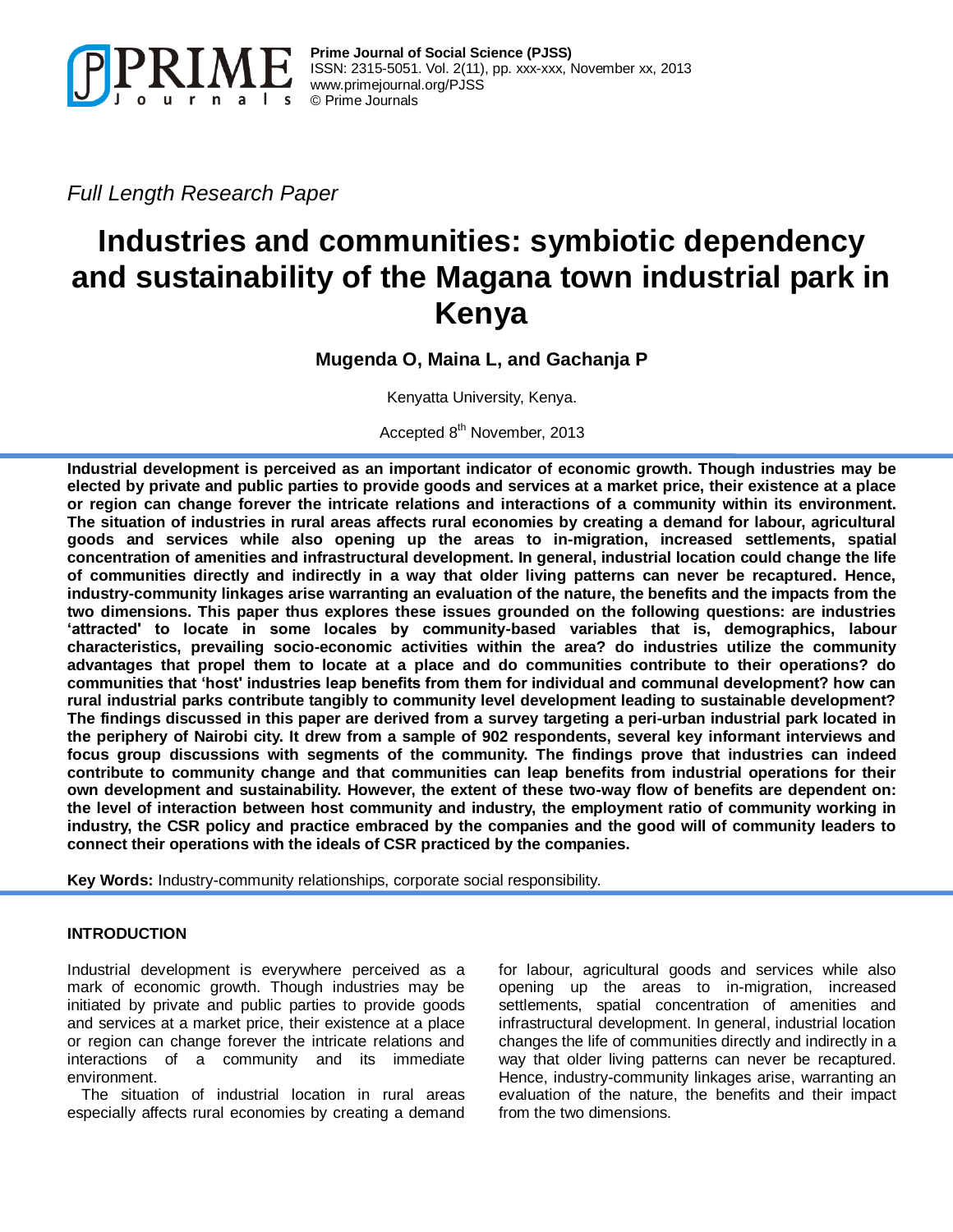This paper thus explores these issues grounded on the following questions:

- Are industries 'attracted' to locate in some locales by community based variables that is, demographics, labour characteristics, and prevailing socio-economic activities within the area?

- Do industries actually utilize community advantages that propel them to locate there and do communities contribute to their operations?

- Do communities that 'host' industries experience real changes in their patterns of living and do they consequently reap benefits for individual and communal development?

- How can rural industrial parks contribute tangibly to community level development leading to sustainable development?

This paper addresses these issues and seeks to prove that industries can indeed contribute to community welfare and that communities can take full advantage of proximate industries for their own development and sustainability. The paper utilizes empirical data gathered in a larger study that sought to investigate the multidimensional impacts of rural industrial parks focusing on a peri-urban industrial park located in the periphery of Nairobi and the community adjacent to it. The study employed a quasi-experimental and an exploratory survey design targeting 9 villages proximate to the industrial park. A total of 902 households were studied with another 100 households falling in the control group of communities living further from the park. Key informant interviews and focus group discussions were held with the company workers, government officials and other community stakeholders. Company profiles of 5 out the 12 industries in the park were obtained as well as an environmental audit.

#### **Literature review**

#### **Industrialization, decentralization and poverty reduction in Kenya**

The Kenya Government's Poverty Reduction Strategy Paper (PRSP) and the  $9<sup>th</sup>$  National Development Plan (2002-2006), identified decentralization as an important mechanism for improving rural development, resource utilization, governance and poverty alleviation. The key objectives were to broaden the base of rural development by moving decisions on planning and management to district-specific projects closer to the point of implementation, encourage local participation in order to improve problem identification, resource mobilization, promote equity, bring about balanced development, arrest rural urban migration, increase coordination and organization, sharing of development projects between rural people and government, increase employment opportunities in rural areas and enhance utilization of local public resources (Republic of Kenya 2002; and

PSRP, 2004).

According to Kenya's Vision 2030, the country's overall national development objectives embrace an accelerated economic growth, through increased productivity and enhanced agricultural and industrial production, thereby increasing employment opportunities, an equitable distribution of income, and reduction of poverty (Republic of Kenya, 2007). In this trajectory, rural Industrialization is targeted as a key strategy for deepening the economic gains of the citizens hence reducing poverty levels. Thus, in recent years, Kenya has been pursing a strategy of revitalizing rural based industries as a way of rejuvenating the rural economy. This is also expected to slow down the problem of rural-urban migration by creating jobs that can retain youth in the rural areas. However, this policy continues to experience successes and failures in almost equal measure. More importantly is that industrial development in the country often takes the form of externally driven process and is often oblivious of the life of the communities within which industries operate. This paper thus seeks to show that industries and communities have intricate relations that should be understood from a linkages perspective and that the success of industrial growth should also be viewed through the lenses of immediate communities and not always in terms of national development.

#### **Rural based industrial parks as drivers of social development**

Socio-economists argue that rural industrial parks should generate desirable social and distributional impacts rather than create social vulnerabilities. However, more often than not, rural industrialization disrupts and negatively changes the community structures while in essence dislocating settlements. According to UNIDO, (2011) rural industrial growth must be seen from the perspective of social sustainability. Industrial expansion should be done with a consideration of the community's social-cultural context, community economy including livelihood options as well as its aspirations.

Social sustainability can be enhanced if:

(i) Relevant social issues and risks, as well as strategies to mitigate these and increase social benefits, are identified early during location and adequately addressed by government and investors;

(ii) The interests of vulnerable groups and women are considered explicitly; and

(iii) Generation of local employment, transfer of technology, and direct or indirect (For example, via taxes) provision of local public goods is part of industrial design (UNIDO 2011).

Socio-economists argue that even economically viable and sustainable industrial expansion may have undesirable social consequences if they involve uncompensated displacement or if benefits bypass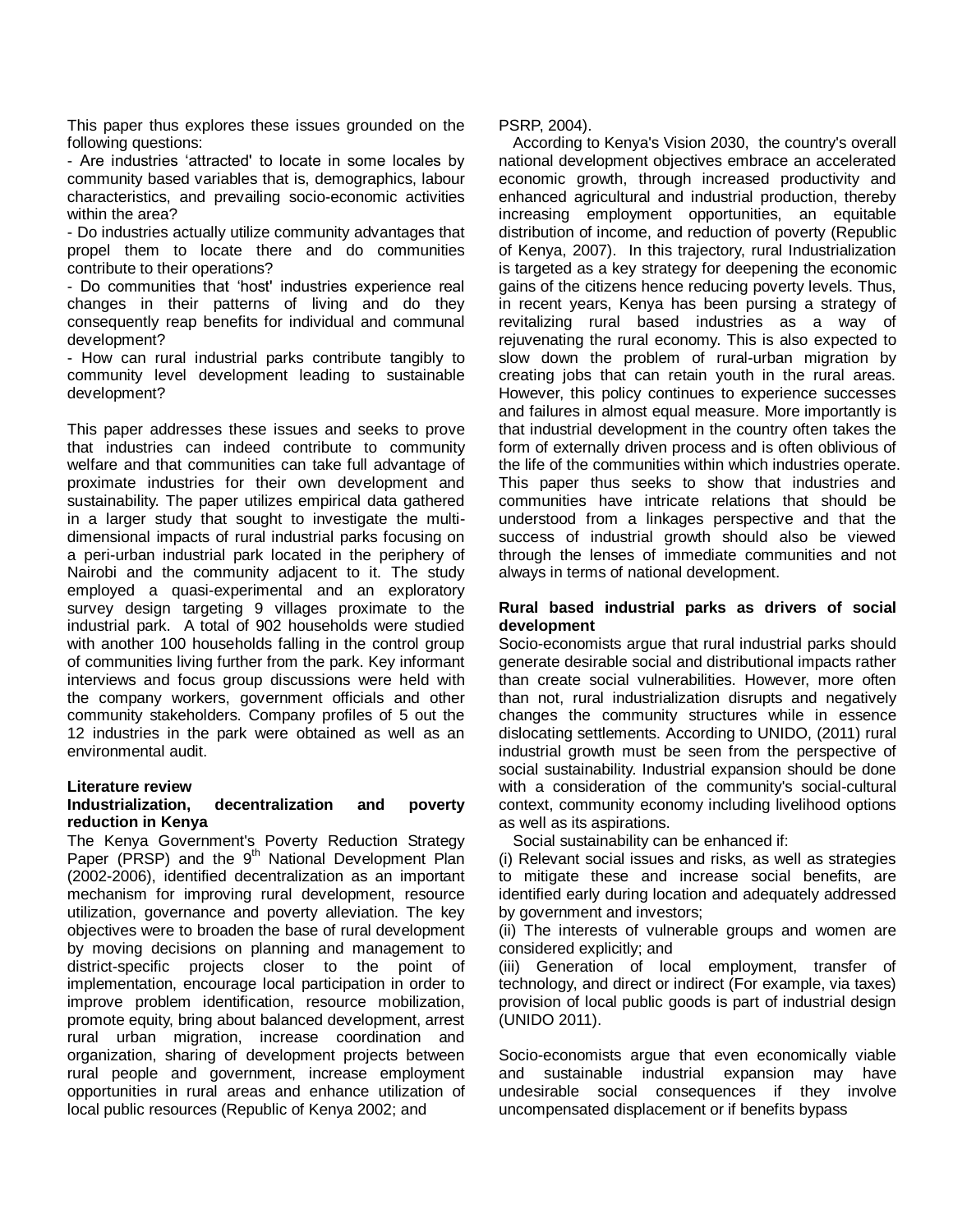vulnerable groups or are captured by local elites. A thorough understanding of cultural context, sources of vulnerability, potential for conflict, and livelihood and food security strategies, can help identify design options to reduce risks and maximize positive impacts at the community level. Industries require large land allocation both for operations and material storage. Large-scale investments in land have the potential to transform communities. They can affect the sources of people's livelihoods, the resources available to them, and the relationship between groups (UNIDO, 2001). The vulnerable, in particular, are likely to be very sensitive to changes in resource allocations or re-distribution.

Whether the results of these dynamics are positive or negative depends at times on a country's industrial policy, legal and institutional framework and its implementation capacity; the intrinsic design of the industrial development and how it is executed; and on the arrangements made by and with investors. Unfortunately, social impacts of land-extensive agri-business investments are rarely the focus of either governments or investors (UNIDO 2001). There is more often the assumption that industrial expansion will automatically herald positive social effects as resources pour in and job are created. The inflow of novel skills is also often associated with technological transfers and infrastructure development. The translation of such benefits at the community level is however not automatic but would require a more deliberately coordinated programming. Yet the potential for countries to work towards meeting social objectives through integration of investment opportunities into national and local development plans remains largely untapped.

Likewise, mechanisms to safeguard populations from the negative effects of industrial investments may not achieve their intended purpose without the conscious integration of industrial planning and community well being. Though written into legal frameworks, investor plans and agreements, frequently implementation or enforcement of such mechanisms is lacking. Moreover, governments and investors usually lack the capacity to estimate macro-level and indirect effects of industrial investments, sometimes leading to an over-estimating of benefits and an under-estimation of adverse effects. In some cases, this scenario may create local level conflicts substantially decreasing the potential positive social effects of industrial expansion and investments.

Another overriding objective for rural industrial location is equity in the sharing of benefit as opposed to community disenfranchisement which often occurs as projects are elected. This call for ensuring that individuals materially affected by such investments whether directly or indirectly are involved in making key decisions. Where there may be losses to individuals, these should be adequately and fairly compensated. Other issues of concern include gender and vulnerability of groups. The cultural context, harmony, livelihood and food

security matters must also be taken into consideration. For instance, if there are complications arising from the investments, cultural and gender sensitive solutions should be sought. Hence, industrial investments in rural areas ought to properly foster equitable, sustainable social development.

On another level, there is need to put in place mechanisms to ensure local people acquire jobs on first priority, acquire skills and technologies required by industrial establishment and benefit from improvements in local infrastructure such as telephone and electricity installations. Maximizing benefits accruing to communities often requires social and economic analysis often done to project the direct impacts of any proposed large-scale industrial investment on the vulnerability of affected populations. Even somewhat positive impacts that could be expected need to be properly analysed at depth. For instance, a demand for wage labor could negatively affect agriculture production and lead to food insecurity or the opening of new markets could deprive local people the opportunity to trade their locally produced goods in nearby locations (Besser et al., 2004).

Further, since the largest negative impact of industrial establishment projects in rural locations is likely to be displacement, mechanisms to avoid loss of land rights without adequate compensation in these investments should be developed and ensured. As contracts are being drawn up, investors and governments as well as local administration should integrate adequate consideration of the rights of those that may be displaced by an investment. In such contracts, those losing land rights should be compensated prior to actual implementation of the project. The aim is to ensure that their lives are not unduly disrupted and that they are able to maintain as close as possible their previous livelihoods (UNIDO, 2011). They should also aim at protecting people's culture and social structures as much as possible.

There is also need for all stakeholders to take stock of the expectations held by a community at the onset of the industrial expansion in their area. Among the commonly held expectations that communities might have include:

*a) Creation of employment:* One of the most significant expected impacts of industrialization is the increment in employment and a rise in incomes of the adjacent communities. After industrial set-up, employment levels must also be analysed to understand if entry into jobs is at all levels or on one spectrum of employment. Analysis must also be able to measure if people exit more lucrative and sustainable employment and enter into industrial employment only because of the guaranteed incomes and if industrial employment policy is supportive of existing community livelihoods.

*b) Accessibility to public utilities:* Accessibility to public utilities due to industrial park location is an obvious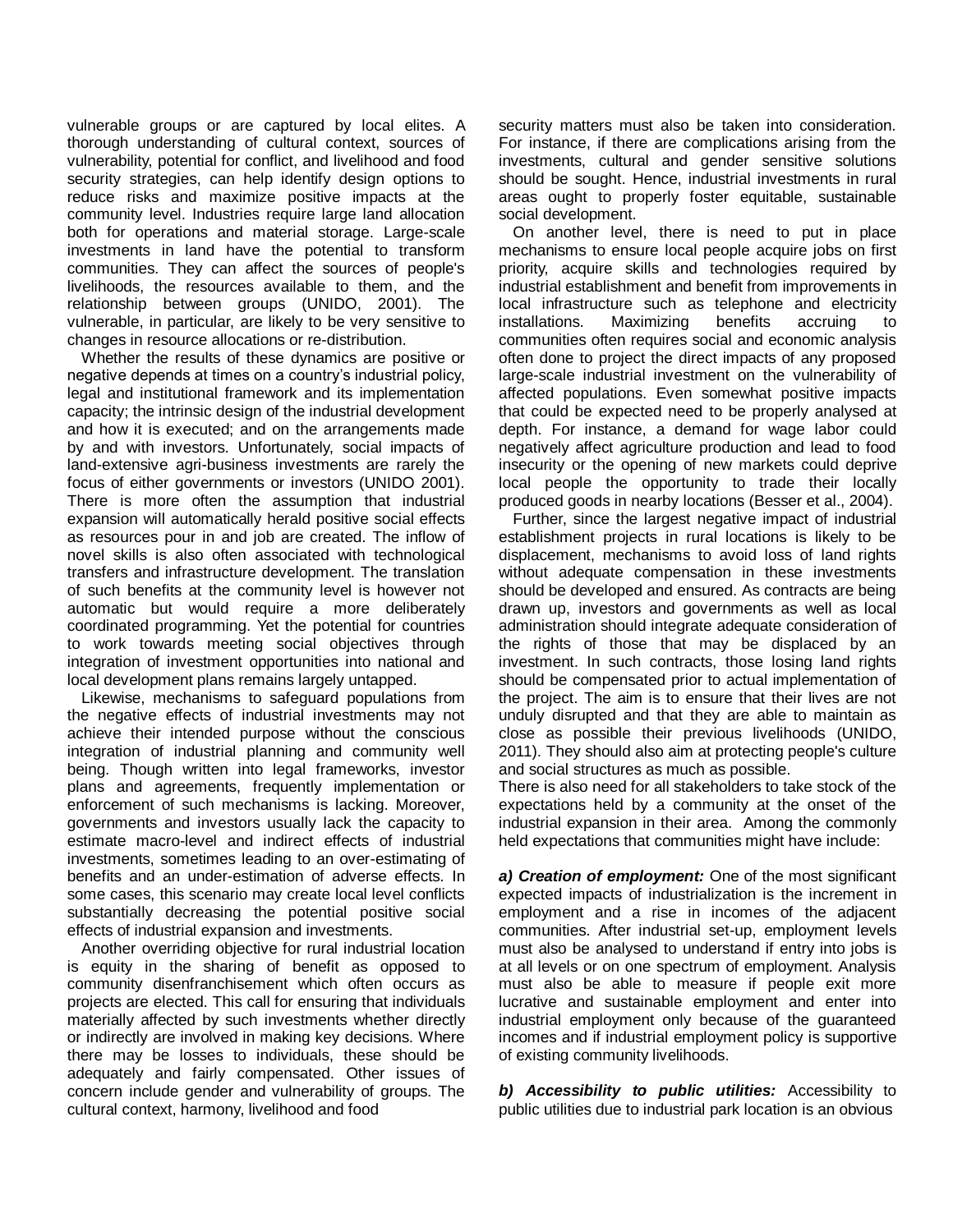community expectation. These include access to electricity, telephone services, and water supply. In addition, it is expected that industrial parks make impact on infrastructure development such as increasing feeder roads and thus an increase in associated traffic, use of vehicles, bicycles and other means of transport. Human traffic also increases with industrial development.

*c) Impacts on the socio-economy:* Rural industrial parks are expected to have far reaching economic impacts at the local and national level. This is because they spur growth in other sectors and revitalize activities that may have been on the downward trend. They may boost the local economy through encouraging secondary development which may occur on the peripheral of the industrial activity along new access roads, utilities and towns, which will be established to serve industrial facilities. Employment opportunities created during the construction and operation phases can spur the local economy as well. Through growth of industry and business, there may be rapid increase in workforce population due to an influx of migrant workers, and the growth of nearby town centres. In the long run, such industrial parks can also transform an area into a semirural /urban slum, with increased crime and other social vices. Population rise with the influx of labourers may suddenly cause pressure on the need for food, water, shelter, sanitation, medical services, transportation, education and other social services. If not properly planned and managed, fulfilling these basic needs may become a burden and could cause severe social problems.

#### **Impacts on poverty reduction**

The persistence of poverty is linked to its interlocking multidimensionality: it is a dynamic, complex, institutionally embedded, and a location-specific phenomenon (Narayan, 1999). A classic definition of poverty sees it, as "the inability to attain a minimal standard of living" measured in terms of basic consumption needs or the income required for satisfying them (World Bank, 1990). Poverty is thus characterized by the failure of individuals, households or communities to command sufficient resources to satisfy their basic needs. Consumption- based poverty lines are primarily concerned with physical measures of wellbeing. The inability to attain minimal standards of consumption to meet basic physiological criteria is often termed absolute poverty or deprivation (UNDP, 1999). Food poverty is most directly expressed as not having enough to eat, or as hunger/malnutrition.

In evaluating the impact of industrial setup in an area, it is important to take stock of the accruing benefits relative to poverty. Baseline poverty data often comes in handy and is utilized to measure the effects of industrial growth on all dimensions of poverty whether absolute or relative.

Further, it is especially important to consider how an industrial estate impacts on dynamics of social differentiation and if there is a growing poverty gap as a result. Appropriate measures must be employed to determine if there is a skewed benefit to some segments of the population relative to others.

#### **METHODOLOGY**

#### **Theoretical and conceptual framework**

A range of factors may determine whether companies and communities work together in a partnership that is mutually beneficial. According to James Mayers and Sonja Vermeulen (2002), communities may aim for partnerships with industrial companies which enable them engage in profitable economic ventures. It is important to examine the factors that play a critical role in encouraging or preventing interactions and those that offer mutual benefits to the parties concerned. There is also need to establish the practical issue of how company-community relationships can shift from raw deals to mutual gains.

It is widely acknowledged that business people also take deliberate interest in improving the conditions of the communities in which they set up their business. Social Responsibility or Corporate Citizenship can help to better the lives of communities bordering industrial location and enhance the interaction between industry and community. Businesses that deliberately take an interest in what goes on in their business environment 'engage in good management practice and also "encourage activities that generate mutual benefit to business and society or the natural environment (Bright et al., 2006).

Bright et al. (2006) also argue that "the role of business in society is multidimensional and encompasses many responsibilities. Business is a mechanism of exchange, and serves as the basis of all economic relationships in society (Williamson, 1985). Through typical business exchange, the economic opportunities and needs of participants are fulfilled and extended. The mechanisms of business serve society when the participants act in harmony with a concern for society and environment…"

Further, the benefits of businesses engaging with community can foster long-term relations and considerations on both sides. An example is given of a South African company that realized it had an ageing labor force. The company presented the problem to the workforce, asked older workers to recommend new workers from among family members, then retired them with full benefits after they trained their replacements. The community impact is significant because continued benefits are extended to retirees while younger workers find jobs in a depressed market. Younger workers also help to care for their elders. This kind of action motivates the workers towards greater profitability for the company because of the existing symbiotic relationship (Bright, Fry, and Cooperrider, 2006).

Private companies strategically partner with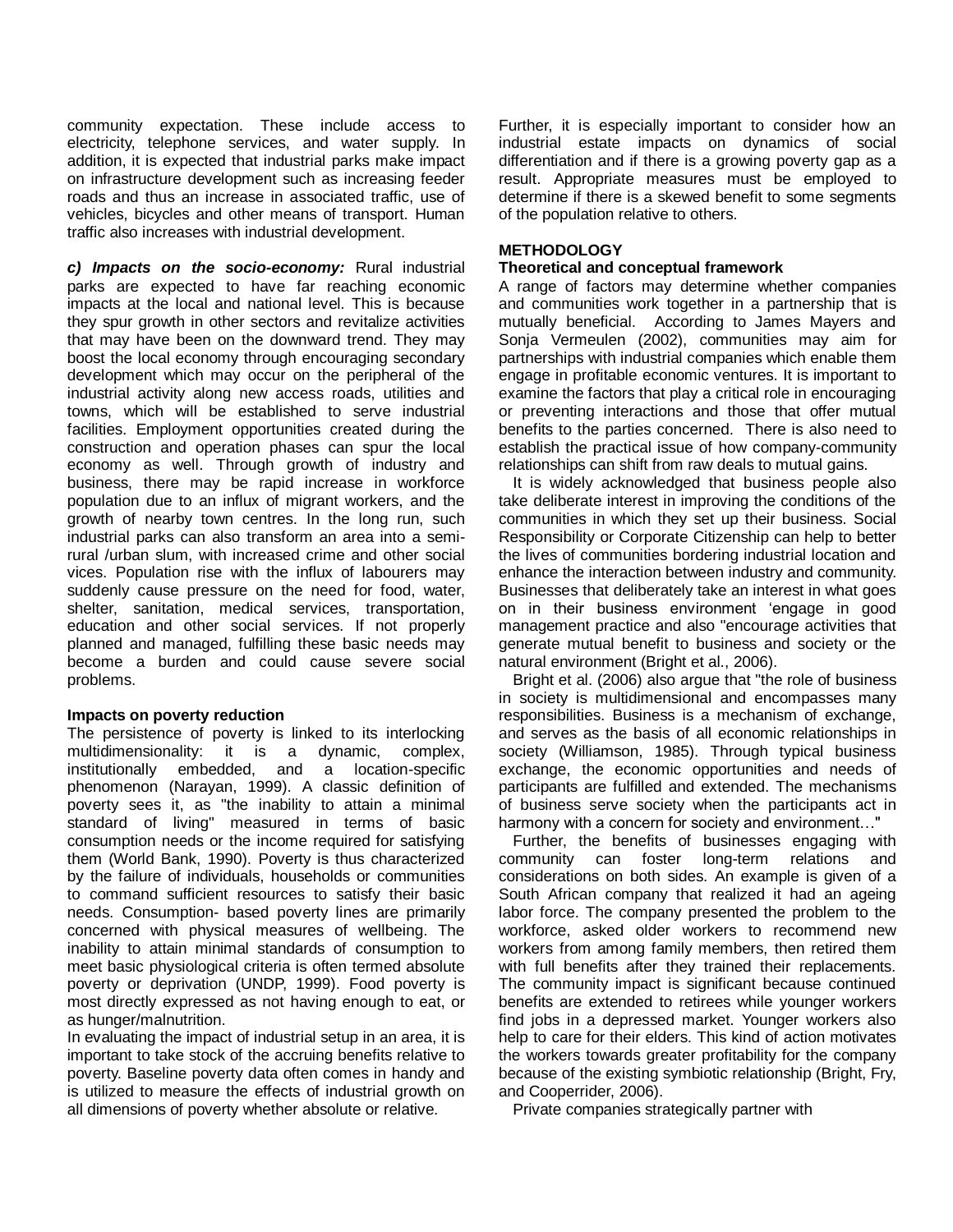

**Figure 1: Community-industry links** 

communities in order to reduce the costs of operations. Industries are now being set up at the source of the raw materials as a means of cutting the cost of transporting the raw products to the industries. The community gains in this kind of partnership because the profits accrued from the transactions are increased. In addition, companies avoid or reduce fresh investments in land, labour as well as other costs of managing and harvesting the resources. This is seen as a way of allocating risk between the companies and the communities that they work with. Production-related risks are transferred to the communities while the private companies retain the risk of marketing (Ojwang, 2002).

It is possible to demonstrate different degrees of concern for the interests of business and society and/or environment, the activities provide mutual benefit to multiple interests. In essence, mutual benefit exists where business organizations are both profitable and functional for the common good. That is a position of integrated strategic focus on both organizational self-interests and stakeholder interests. Some authors have called this integration of concerns "enlightened self-interest" (Besser and Miller, 2004; Aram, 1989) because it conveys how business self-interests are influenced by the societal interests that shape business opportunities.

Hence, the arising community-industry relationships elaborated here can be captured in a web diagramme as illustrated in figure 1. Drawing from the framework, communities and industries have the potential to experience greater symbiotic relationships. Initially, a company/industry might chose to locate at a place due to community-based factors or to harness community

factors that may be of advantage. Industries by virtue of being production centres have technology and labour needs that can be sourced from communities. Industries also expand the built up area by mere location and by attracting labour to live nearby creating a community different from the native one.

Companies that deliberately seek to involve and harness the strengths of communities in which they are based can experience greater affinity with communities in which they are located.

Further, such communities that experience a mutual exchange might identify themselves with the industry especially if such an industry has a comprehensive and working CSR targeting the local community. Eventually, such a relationship yields greater benefits for the community and greater productivity for the industry as communities view the industrial as a local rather than 'imported' enterprise. This may translate into expanded goodwill to work and deliver services to the enterprise entity.

#### **RESULTS AND DISCUSSION**

#### **Presentation and discussion of empirical findings**

This section provides empirical data to ground the fact that communities and industries do develop symbiotic relations based on mutual benefits and that their relationships can be enhanced to further the divergent interests of both parties. Further, findings reveal the many obscure linkages and relationships that exist between industries and communities that may provide non-obvious levels of interactions and mutual benefits. The following section provides the evidence pertaining to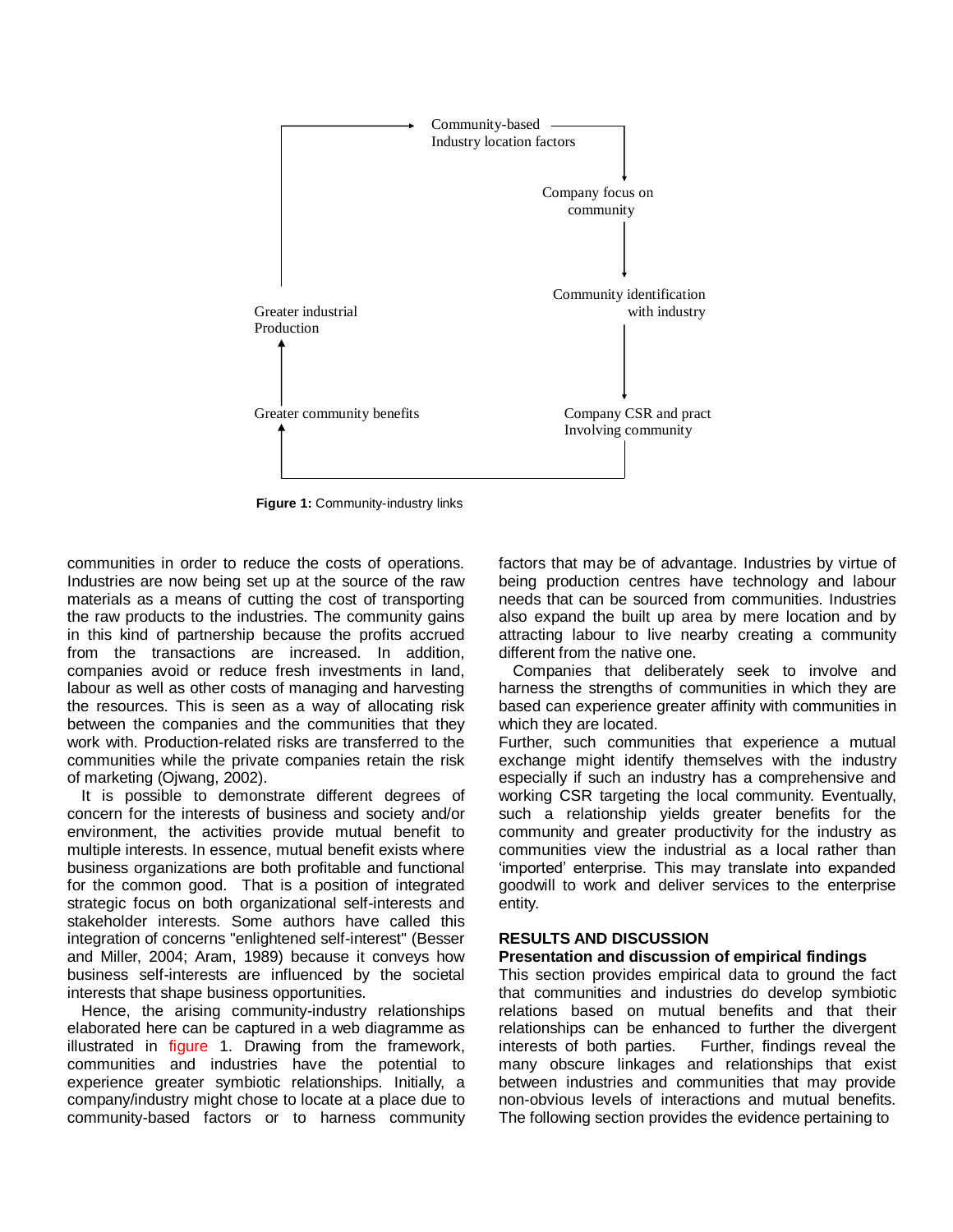|  |  |  |  |  |  | <b>Table 1:</b> Rating of industrial park's impact on community |
|--|--|--|--|--|--|-----------------------------------------------------------------|
|--|--|--|--|--|--|-----------------------------------------------------------------|

|           |     |       | Level of impact   Frequency   Percent   Cumulative Percent |  |
|-----------|-----|-------|------------------------------------------------------------|--|
| Very high | 159 | 16.0  | 16.0                                                       |  |
| High      | 369 | 37.0  | 53.0                                                       |  |
| Medium    | 301 | 30.2  | 83.2                                                       |  |
| Low       | 128 | 12.9  | 96.1                                                       |  |
| Very low  | 39  | 3.9   | 100                                                        |  |
| Total     | 996 | 100.0 | 348.3                                                      |  |

local communities' evaluation of such industrial parks and their impact.

#### *Local people assessment of industrial park impact*

From the 900 respondents targeted, the study established at least 9 village communities bordering the industrial park namely Gitaru, Kinoo, Muthiga, Gaitumbi and Shauri Yako, Kihumo, Rungiri Gichecheni, and Magana town with representations of 19%, 17%, 16%, 11% 10%, 9.8%, 5.7%, 4.8%, 4.2% respectively. There was evidence that a majority (60%) of the labour force for the Magana Industrial park was drawn from the local community. However, a sizable proportion of the members in the community (about 40%) originated from outside the district under study indicating a high proportion of migrant labour in the industrial park. Lack of clear demarcations of the villages could not allow the determination of exact boundaries but it was noted that majority of these villages are in Kikuyu division (75.3%). Fewer are in the neighbouring divisions - Kinoo (19.6%) and Kabete (5.1%).

In order to get a general view of community perceptions of the park's impact, community members were asked to state in general the level of impact of the industrial park on their community. As illustrated in table 1, 83% percent reported medium to very high impact on their community with only 16% reporting little or no impact. Though the kind of impact in this case is not expounded, the findings indicate an awareness of change emanating from the park and a categorization of change by the local community due to the location of the park. The findings thus indicate that the community was conscious that the presence of the industrial park within their locality had made an impact.

The study also sought to document various avenues through which communities related to the park. The community members were asked to indicate if they related to the park in any specific way. Table 2 indicates that one third of them (33.5%) related to the Magana Industrial park while two thirds (66.5%) had no relationship with the park. Most of the community members (55%) reporting interaction with the park conceptualized it in terms of their own employment in the park or that of their relatives, a few (22%) in terms of sale and purchase of goods to the park with 22% reporting associating with the park in various other ways defined in

**Table 2:** Community relationship with the park

| Relationship                                     | <b>Frequency</b> | %    |
|--------------------------------------------------|------------------|------|
| I am employed in the park                        | 91               | 38.6 |
| My child is employed in the park                 | 39               | 16.5 |
| I sell my produce/products to the park           | 14               | 5.9  |
| I sell my produce/products to the park employees | 38               | 16.1 |
| I have been assisted by Magana in the past       | 2                | 0.8  |
| Any other linkage as specified                   | 52               | 22.0 |
| Total                                            | 236              | 100  |

**Table 3:** If the industrial park has led to growth of Magana town

|       |     |      |      | Frequency   Percent   Valid Percent   Cumulative Percent |
|-------|-----|------|------|----------------------------------------------------------|
| Yes   | 822 | 91.1 | 91.5 | 91.5                                                     |
| No    | 76  | 8.4  | 8.5  | 99.                                                      |
| Total | 898 | 100  | 100  | 191.                                                     |

the context of exchange of goods and services such as accessing water and other services, visiting the park during public functions and collecting goods disposed by the factories whenever called upon. Communities also indicated interacting widely with the industrial park workers.

Asked to indicate the impact of the park on community relations, most respondents (72%) indicated that the park had improved community relations due to the fact that it had drawn workers and business owners from a wide cultural diversity which was healthy for community living thus nurturing strong relations. The case was given of the cohesiveness demonstrated by the community during the 2007/2008 post election violence that rocked the country. At that time, while tribal hostilities intensified in other parts of the country, the communities living within the park remained peaceful and oblivious of their multi-ethnic origins. With respect of the park creating an integrated community, only about 15% of the respondents were of a differing view (table 3).

The study also explored the industrial park's impact on the growth of the Magana town. Most of the respondents confirmed industrial parks do stimulate growth of towns as services, infrastructure and built up areas increase. The influx of people into the park had also resulted into an increment in youth population changing the demographic composition of the area. More importantly is that such increment had led to availability of labour and mushrooming of small businesses.

Further, the impact of the park on various aspects was explored. The findings reveal that the presence of the park had tangible impacts on various social amenities and conditions. From the findings, 44%, 56% and 27% reported medium and high impact had been experienced in education, security and roads respectively (table 4). Notably, the security was rated as being the highest impacted sector in the region. This may be attributed to the fact that industrial expansion demands elaborate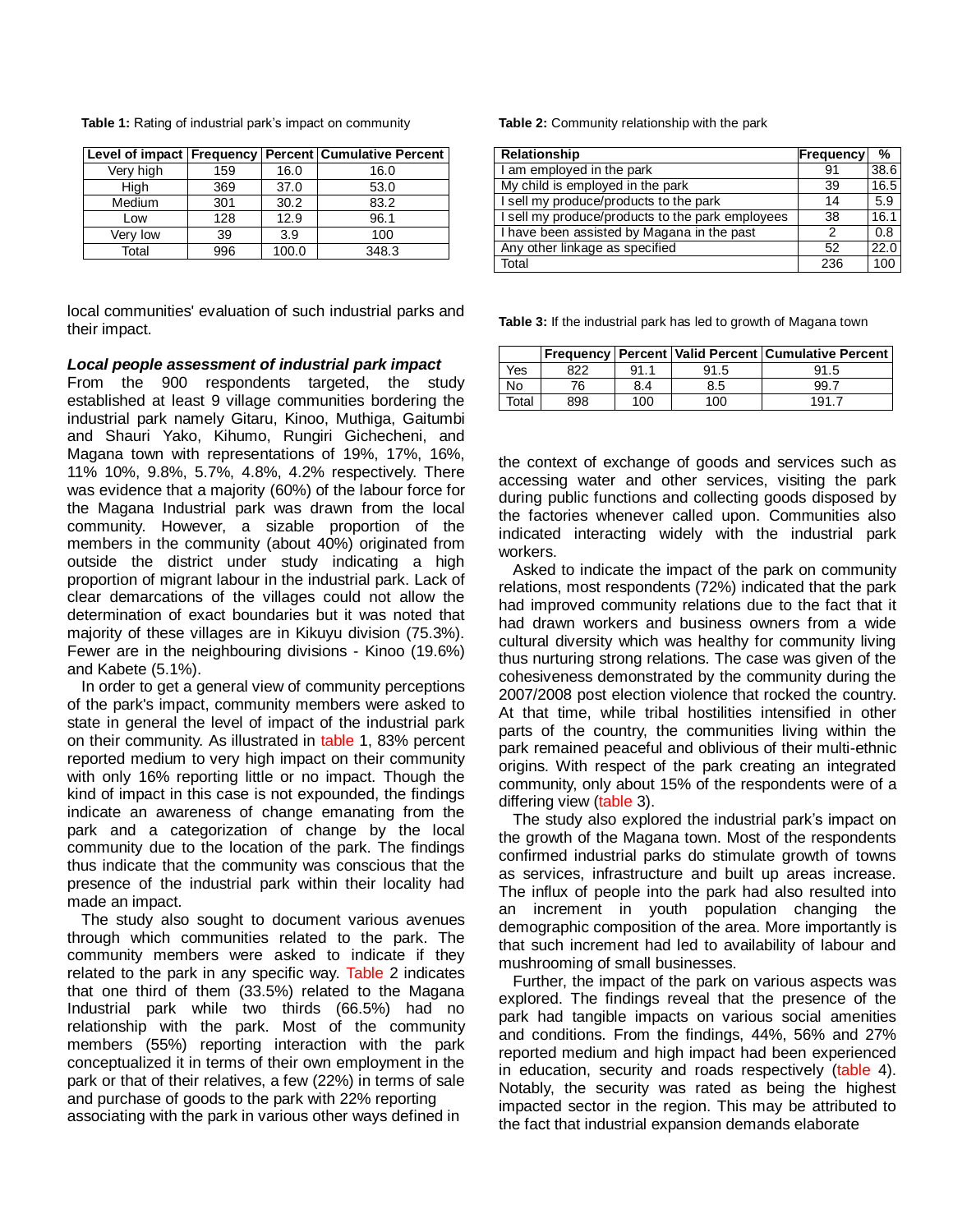| <b>Rating of impact</b> | <b>Education</b> | <b>Security</b> | <b>Roads</b> |  |
|-------------------------|------------------|-----------------|--------------|--|
| (None)                  |                  |                 | .b           |  |
| (Low)<br>1-3            | 55.7             | 43.8            | 73           |  |
| (Medium)<br>4-7         | 24.1             | 30.8            | 18.3         |  |
| Hiah)<br>$8 - 10$       | 20.2             | 25.5            | 8.7          |  |
| Total                   | 100.0            | 100.0           | 100.0        |  |

**Table 4:** Impact of the Industrial park on various community amenities rated from 0-10

security arrangements including setting up regular patrols which contribute to general security in an area.

The impact of the park on community welfare was also investigated. Asked if the park had increased general welfare of the community 43% agreed that their welfare and that of the other community members had improved as a result of the park. There were only 12% of respondents who strongly disagreed with this statement while 6% took a neutral position.

Another concern for the study was the role of the park in enhancing business enterprises. Respondents were questioned on whether business opportunities had been impacted by the presence of the industrial park. Only about 7% of the 901 respondents disagreed that business opportunities in the Magana Park environs had increased due to the industrial park. About 35% of studied respondents agreed while 54% strongly agreed indicating the bulk of the respondents were of the view that the development of businesses in the Magana area could be pegged to the existence of the park. Development of business opportunities in the area was also associated with diversification of incomes and overall community development.

Closely related to this is that members of the community around the Magana park were largely aware of increased options for earning livelihoods as a result of the park and its activities. The findings unraveled that 34% agreed with 41% strongly agreeing with the assertion that the park had increased options for earning livelihoods. However, there was a portion of 17% of the 898 respondents who did not agree with the assertion while 8% remained neutral.

Respondents were further asked to state what forms of business options they would prefer to see established in the area, about 60% of the 900 respondents preferred businesses with direct beneficial relationship between the firms and the people around Magana. There was preference for retail trade relations between the firms and the members of the society. For instance, most community members were of the view that the communities should be allowed to buy goods on retail terms from the firms. As such, most of the respondents proposed the setting up of retail shops and by-product sales outlets to enable the local community access industrial goods. About 27% of the respondents favoured the establishment of food outlets within the industrial

firms to serve the park employees while the remaining 13% favoured agricultural related businesses and real estate.

#### *Parks impact on other aspects of living*

The study endeavored to establish if the park had any impacts on social aspects of life. The findings indicate effects were felt in the social organization and networks among community members. Notably, most respondents asserted that community-based groups had increased in the area as a result of the industrial park. Further investigation revealed that 56% of the groups in the area were women groups engaged primarily in business ventures and business training, mobilization of savings, borrowing to finance business ventures and investment purposes. Youth groups were estimated at 29% of all business groups in the area. Like the women groups, youths groups have a primary goal of offering avenues for extra earnings. About 6% of all groups were in the category of rotating savings and credit associations commonly known as ROSCAs especially formed to encourage savings with members borrowing in rotation. Micro-finance groups constituted about 4% of the business groups in the area while 5% were classified as other categories.

More importantly, the indicators in the social and economic domains provided evidence that the industrial park could have some impacts on the Quality of Life (QoL) of not only the workers but also the community members in general. Quality of Life is essentially conceptualized in terms of the degree of well-being felt by an individual or a group of people relative to their conditions and perceptions of economic and social situations (Nolan and Whelan, 2003). Quality of life may be indicated by levels of income adequacy, perceptions of social relations, assessment of the environment among other measures. An examination of the social life experiences of the respondents in this study showed that most were satisfied with the status of their social interactions and relationships. As reported above, a majority indicated that their general well-being had improved while diversity in the community had created cohesive living and social networks. In addition, the population concentration in the area had created good customer base for those in business leading to improvement in living standards. The general incomes of the residents in the area had improved substantially with three-quarters of them indicating that there were more options to earn incomes due to the industrial park. Furthermore, the general security of the area was also rated as improved with 55% reporting good security and 14% reporting contrary.

Although there were a few negative impacts of the park reported by respondents such as increased individualism, the majority of the respondents were of the opinion that the industrial park had transformed the region and its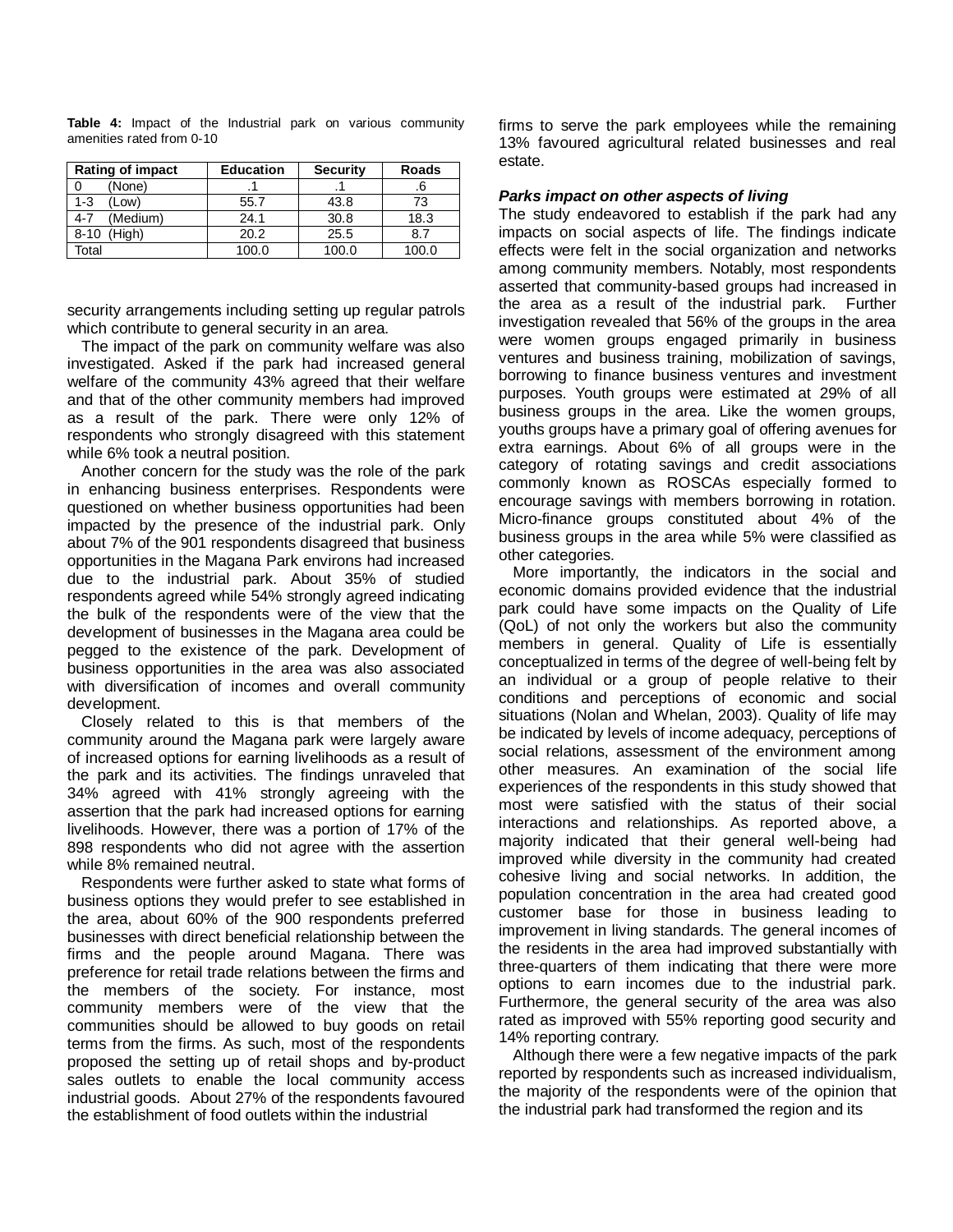people positively. Statistical testing shows that community members had more opportunities for social interactions than would have been the case if the industrial park was not located in their community. For instance, views on social interactions by residents of the non-impact zone had double odds ratios. Evidently, those reporting having a relationship with Magana industrial park had 180% higher odds of reporting that their social interactions had improved due to the presence of Magana Industrial Park. Most of these indications allude to the fact that the park had a substantial influence of the quality of life of individuals and communities of the Magana town.

#### *The role of corporate social responsibility*

Corporate social responsibility is a conventional practice where economic players and industrialists share their gains with the hosting communities. For CSR to be effective, it has to be mainstreamed into the company operations as opposed to philanthropy which is *ad hoc*, short-term and often bordering on a public relations exercise undertaken by the company or firm. From the study, an evaluation of the park's contribution to the development of social sectors showed minimal impact of CSR on communities. However, some industrialists were active in supporting education and health programmes within the community. The industrialists cited diverse reasons why they are were reluctant to fully embrace CSR as a practice where one of the main reasons was the high cost of setting up and doing business in the country. These ranged from high taxes, high cost of electricity, high costs of raw materials and high operational overheads.

In spite of the low interest by most industrialists in the park to CSR, one member of the park (an agro-based enterprise) has instituted a comprehensive CSR policy and programme. This is largely because of the firms membership in the global fair trade organization which provides a conducive and facilitative framework on which to practice the CSR. Conventionally, goods marketed through the Fair-Trade System fetch a higher price. The price difference between the fair-trade and non fair-trade prices constitutes a "premium fund" which is remitted to the workers or utilized to better working conditions. At the Magana flowers, the premium fund accruing from the sale of the Roses in the international fair trade market is channeled to the community through the "Magana Flowers Max Havelaar Welfare Group". This is the corporate social responsibility wing of the agro-based enterprise which started in 2004. The premiums range from Ksh 5-7 million annually. There is a policy governing the use of the funds. For instance, the funds must be used to improve the living standards of employees and their immediate families and improve the living standards of the park's adjacent communities. The members of the cooperative and communities also participate in deciding and voting projects for implementation.

From the findings, the sectors of development which

**Table 5:** Premium amounts received from Fare Trade

| Year  | Amount of premium (Ksh) |
|-------|-------------------------|
| 2004  | 3,228,411               |
| 2005  | 4,736,679               |
| 2006  | 4,322,311               |
| 2007  | 4,395,693               |
| 2008  | 6,706,245               |
| 2009  | 5,607,461               |
| 2010  | 8,425,829               |
| 2011  | 8,836,039               |
| Total | 46.258.668              |

Source: Maxhavelaar, 2012

had benefited from the CSR included health, education, employee's welfare and poverty alleviation projects. A total of Kshs. 46,258,668 has been disbursed to the mentioned sectors between 2004 and 2011. Table 5 shows the amount of premiums remitted via Fare-Trade to Max Havelaar from 2004 to 2011.

The findings of this study attest that the CSR practices by this particular company had achieved a number of advantages for the company such as low worker turn-out, worker's commitment to the profit motive by working longer hours and greater identification with the company relative to others in the industrial park.

#### **CONCLUSIONS, RECOMMENDATIONS AND POLICY IMPLICATIONS**

Evidence from this study proves that industries may have both manifest and latent outcomes which could be mutually beneficial to both communities and the industries themselves. On the part of communities, the findings show that the mere location of an industrial park entails opportunities for growth of business and trade, growth of new interactions, improved quality of life and social groupings. Though communities may perceive industrial expansion in their regions as intrusive, when industries seek to link with communities, seek to employ local communities or have strong CSR for communities, the there is bound to be mutual benefits for both community and industry.

Industries and communities co-exist within a locality. Though industries may be started by private investors, there is room that both communities and industries can benefit each other and take advantage of their proximity to operate and develop. This requires conscious and deliberate attempt as well as good will.

Though this study did not identify much effort by industrialists to engage with community and most of the impacts at community level were mainly undirected, the potential of such engagements cannot be overruled. There is need for industrial investors to recognize the importance of harnessing community cooperation for mutual benefits. If community's members are for instance invited to key decision making forums which have relevance for them, if they are targeted to provide support